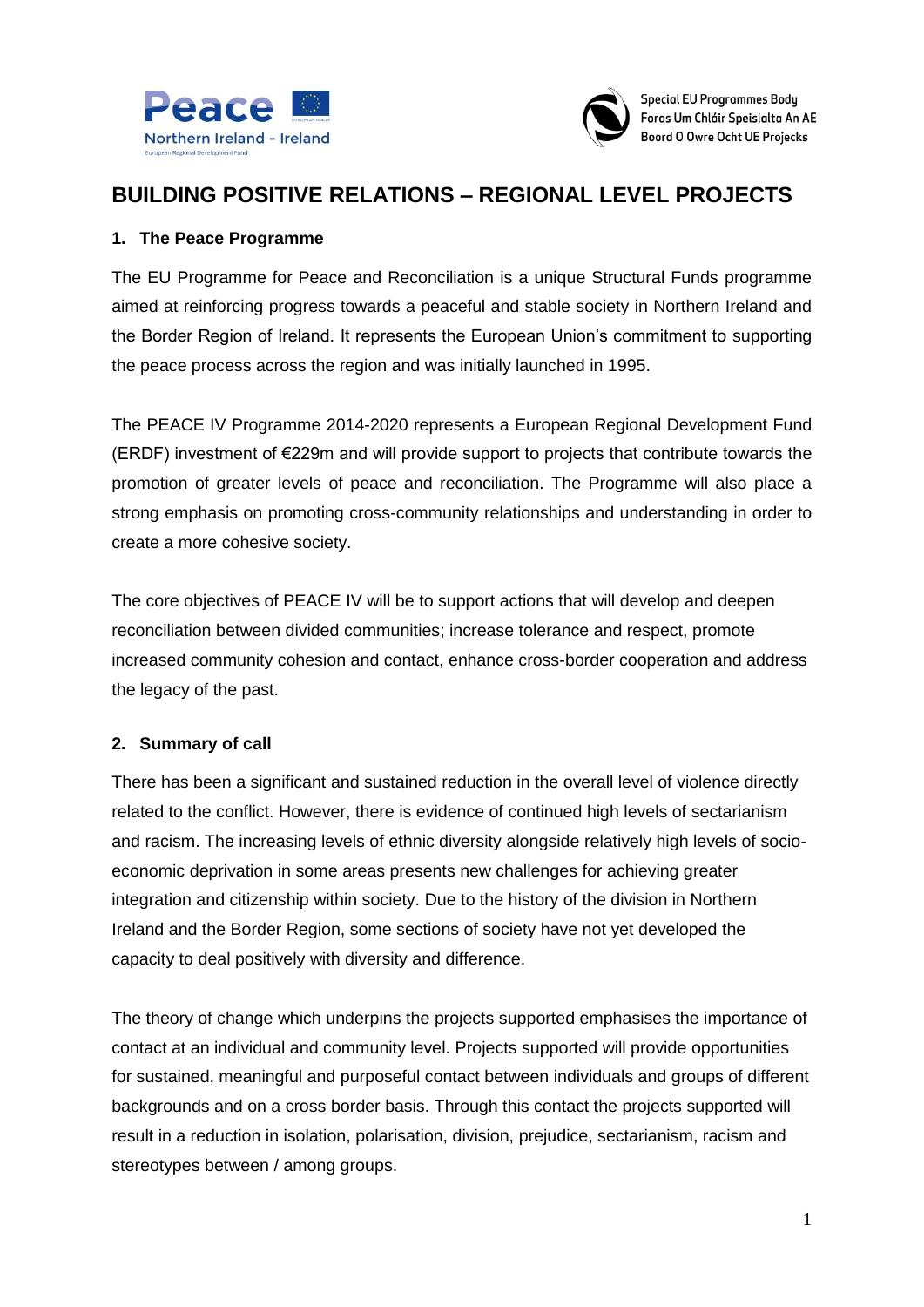



**Special EU Programmes Body** Foras Um Chláir Speisialta An AE Boord O Owre Ocht UE Projecks

Projects supported will pay particular attention to minority groups and groups who traditionally have been marginalised in society so that opportunities will be created that allow for a greater degree of participation and integration in society.

The PEACE IV Programme is making a call for applications for regional projects under the specific objective:

**To promote positive relations, characterised by respect, and where cultural diversity is celebrated and people can live, learn and socialise together, free from prejudice, hate and intolerance.** 

A total value of €16.4 million (ERDF: €13.9 million) has been allocated to this call. The SEUPB is seeking to award funds to a range of ambitious project proposals that impact on a regional basis i.e. across the entire eligible area of Northern Ireland and the border counties. Proposals in value from EUR €0.5m and €2.0m are encouraged. This will allow for the specific challenges to be addressed appropriately. Nonetheless, this does not preclude the submission and selection of proposals requesting other amounts.

- Opening Date: 24 March 2016
- Closing Date: **29 September 2016 (15:00)**
- Steering Committee Date: no later than 10 November 2016
- 1<sup>st</sup> Workshop Date: 5 April 2016 2<sup>nd</sup> Workshop Date: date to be agreed

### **The result indicators:**

Three indicators have been identified that will indicate progress towards increased good relations and respect:

- An increase in the percentage of people who think relations between Protestants and Catholics are better than they were five years ago from 45% to 52%.
- An increase in the percentage of people who think relations between Protestants and Catholics will be better in five years' time from 40% to 48%.
- An increase in the percentage of people who know quite a bit about the culture of some minority ethnic communities from 30% to 38%.

These result indicators will be monitored from information collected by the Northern Ireland Life and Times Survey.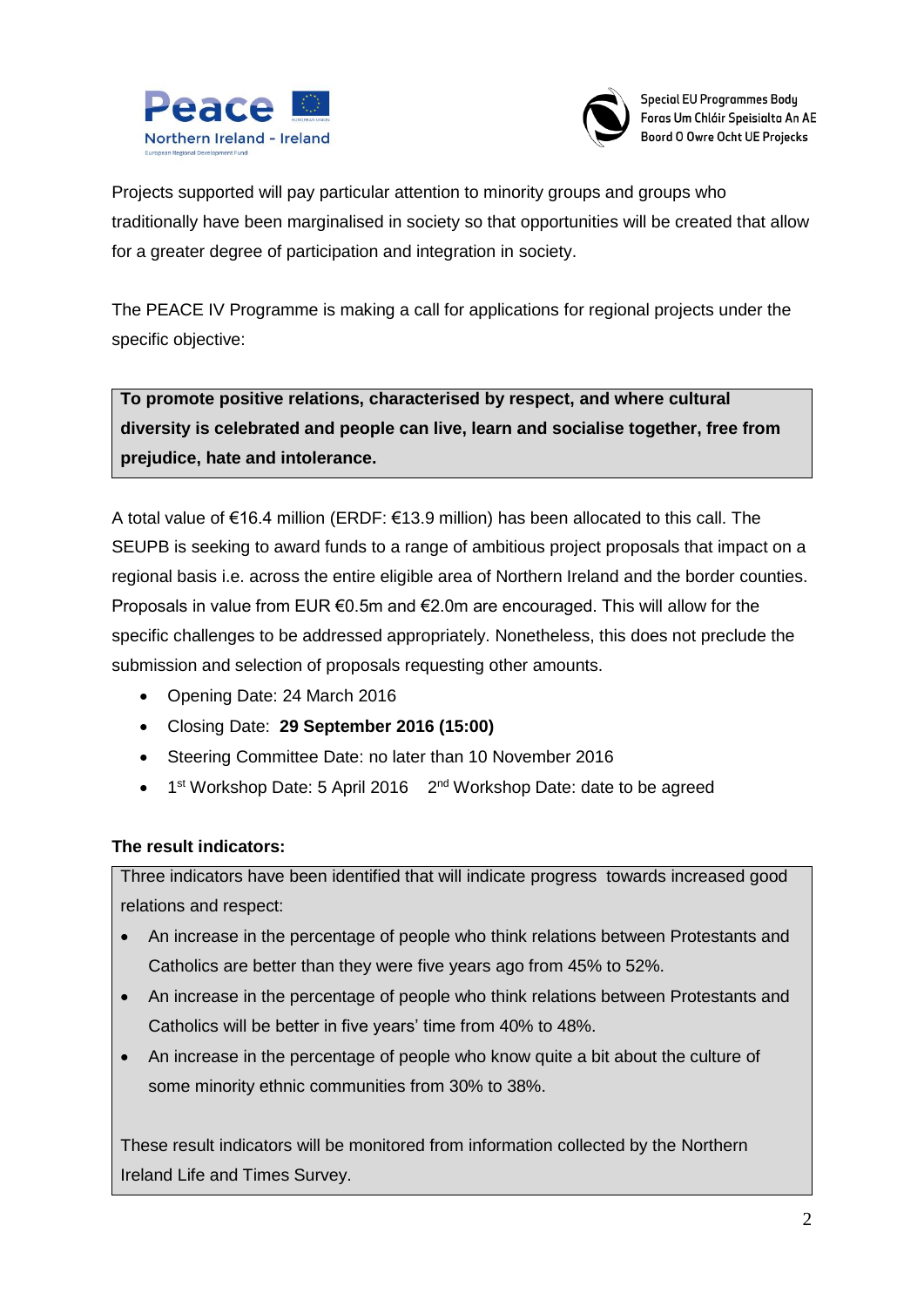



### **The output indicator (to be achieved by 2021):**

 **20 regional level projects** that result in meaningful, purposeful and sustained contact between persons from different communities.

### **3. Essential information**

The call for applications should be read in conjunction with the following:

- Cooperation Programme and associated Citizens' Summary
- The Programme Rules
- Guide for Applicants
- European Commission Guidance for the Simplified Cost Options (including unit costs)

Please consult these documents before completing the application form as they contain essential information to assist you in making the best application possible.

Applicants may also find it useful to consult the 'Impact Assessment Toolkit for Cross Border Cooperation'. This toolkit has been developed by the Centre for Cross Border Studies, as part of an INTERREG IVA funded project and is intended to be a practical guide to assist with planning cross-border projects. A copy of the toolkit can be downloaded from our website: [www.seupb.eu](http://www.seupb.eu/)

#### **4. Project Selection Criteria**

The following selection criteria will be used:

(a) Each operation will have to demonstrate how they contribute to the results and outputs of the themes.

- Particular focus will be given to the direct contribution to peace and reconciliation.
- Projects will have to demonstrate that they are creating opportunities for sustained meaningful and purposeful contact between people and groups of different backgrounds and in so doing contribute to the result and outputs of the call.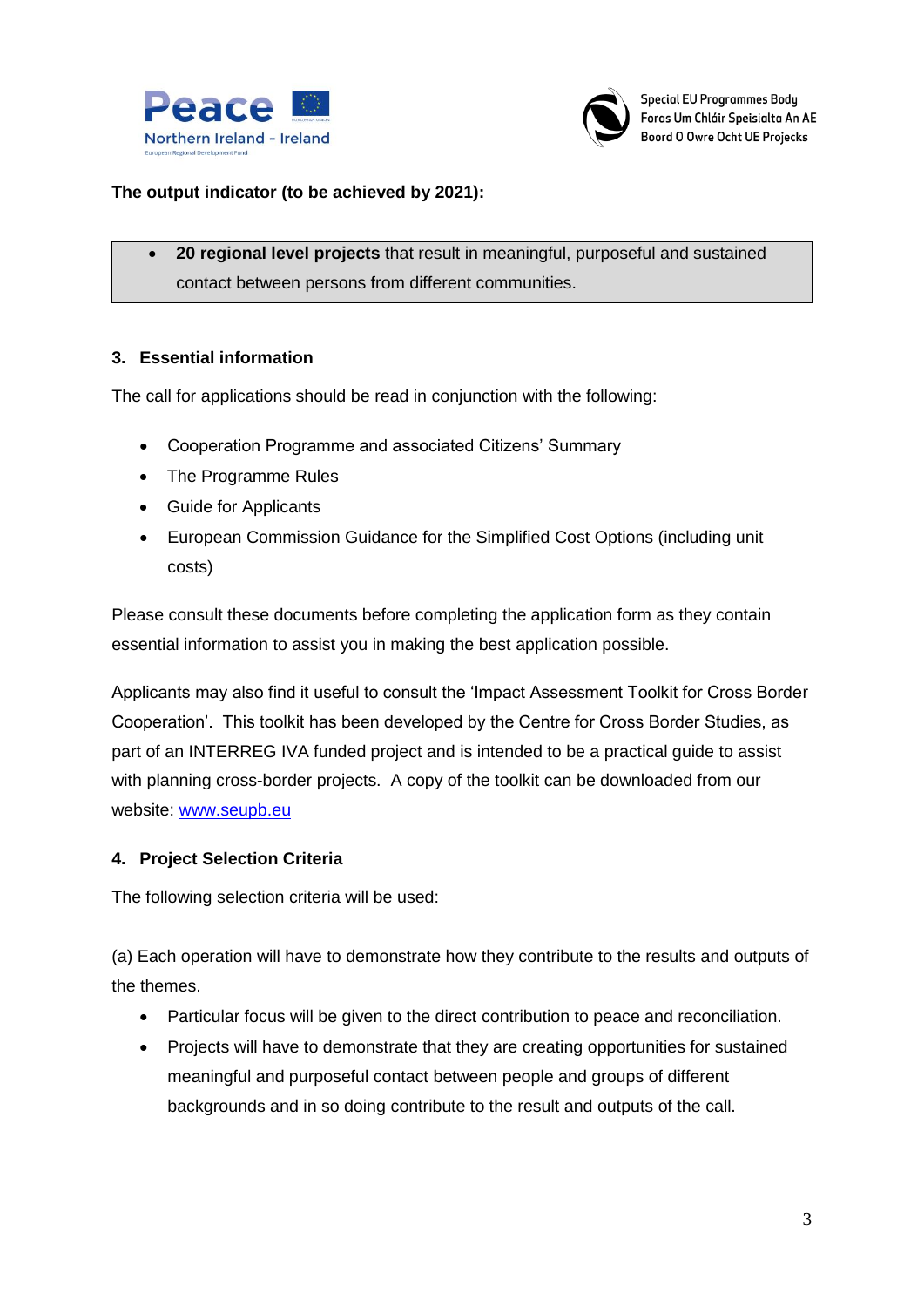



- Projects have to demonstrate their essential regional characteristics, including the rationale for regional implementation and regional impact (as opposed to local implementation and local impact);
- Projects should address strategic and policy issues of relevance to the region and should not be engaged in widespread service delivery at the local level.
- (b) Quality of the project design
	- Projects will have to demonstrate a direct link between their proposed activities and the proposed impact of the project.
	- Particular attention will be given to measures to ensure the inclusion of the marginalised or other target groups.
- (c) Quality of the project team, partnership and implementation arrangements;
	- Demonstration of a regional based structure which has the right skills and experience to lead the project, and that the project structures will be able to deliver on the peace and reconciliation outputs.
- (d) Value for money;

(e) Quality of cross community and cross-border co-operation with demonstrable added value;

• It is expected that regional projects should impact on the programme area. Cross border co-operation will be encouraged through the development of appropriate partnerships and implementation arrangements where these add value to the delivery of the Programme. The project will have to demonstrate how they will effectively ensure participation from all communities in their activities. Whilst single jurisdiction projects are eligible under this call, a strong rationale would be required to explain why the project was not being implemented across the programme area.

(f) Contribution towards sustainable development;

 Applicants are required to consider how their activity can be designed to positively contribute towards this horizontal principle.

(g) Contribution towards equality.

 Applicants are required to consider how their activity can be designed to positively contribute towards this horizontal principle.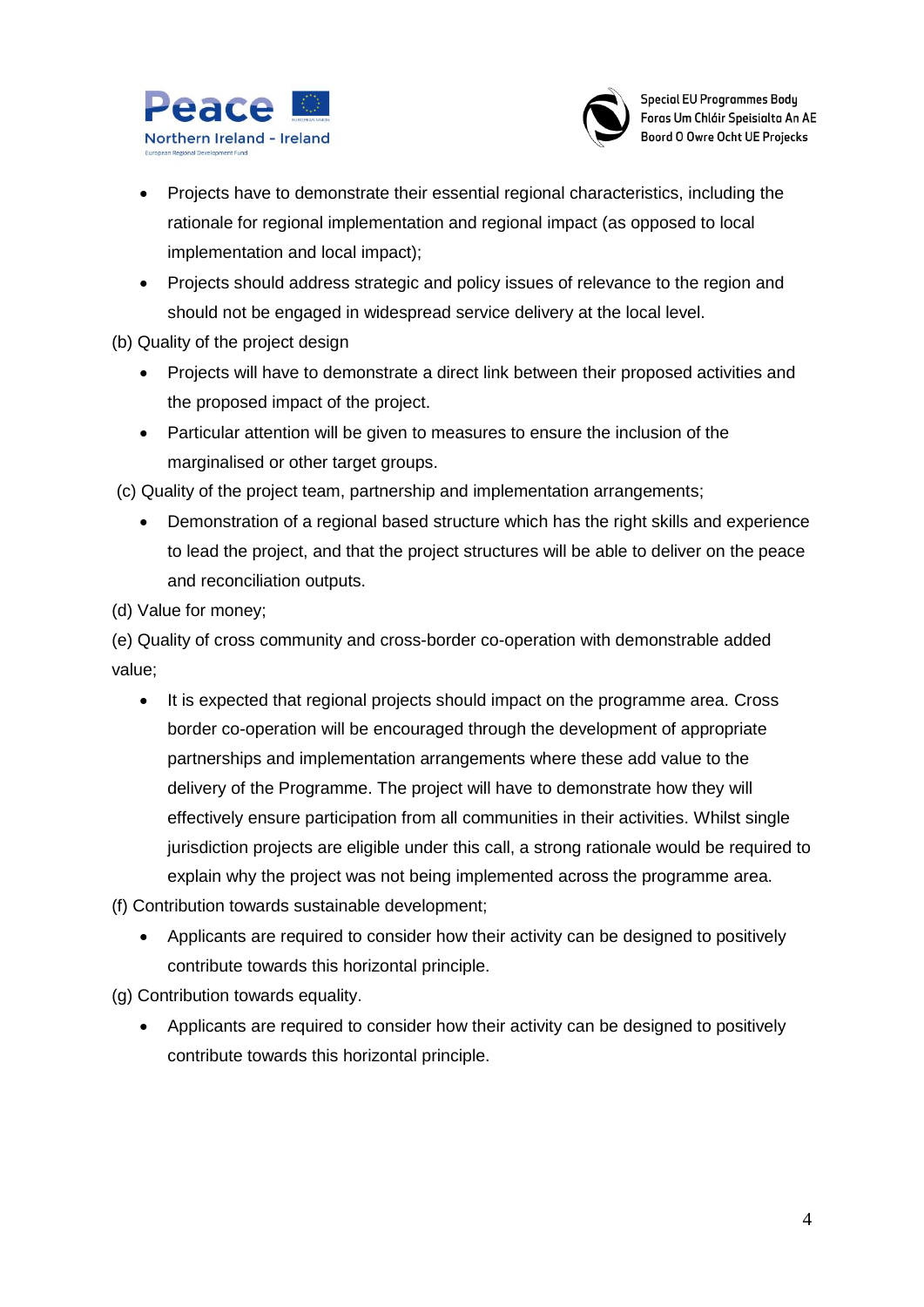



### **5. Eligible Region**

The eligible area for the PEACE IV Programme is:

- Northern Ireland;
- The Border Region of Ireland (Counties Cavan, Donegal, Leitrim, Louth, Monaghan and Sligo).

This is a cross-border Programme and all projects will be funded on a cross-border basis.

## **6. What is the theme "Building Positive Relations at a Local level – Regional Level Projects" going to achieve?**

Some issues and target groups can be better accommodated through regional level initiatives that transcend local authority boundaries. These regional initiatives will also facilitate cross-border co-operation. The Programme will pay particular attention to minority groups and groups who traditionally have been marginalised in society so that opportunities will be created that allow for a greater degree of participation in society.

The Programme will support groups particularly impacted by the legacy of the conflict such as victims and survivors and those communities with low social capital as well as those identifiable groups and networks dealing with specific legacy issues such as young and older people, women, the faith community, those suffering from physical or mental disability arising from the legacy of violence, ex-prisoners, displaced persons and former members of the security forces.

In all cases, projects will be inclusive in nature and will ensure meaningful, purposeful and sustained contact between people of different backgrounds, and which have the capacity to change attitudes and behaviour. Initiatives should evidence a direct commitment to tackling real and complex issues, such as sectarianism and racism.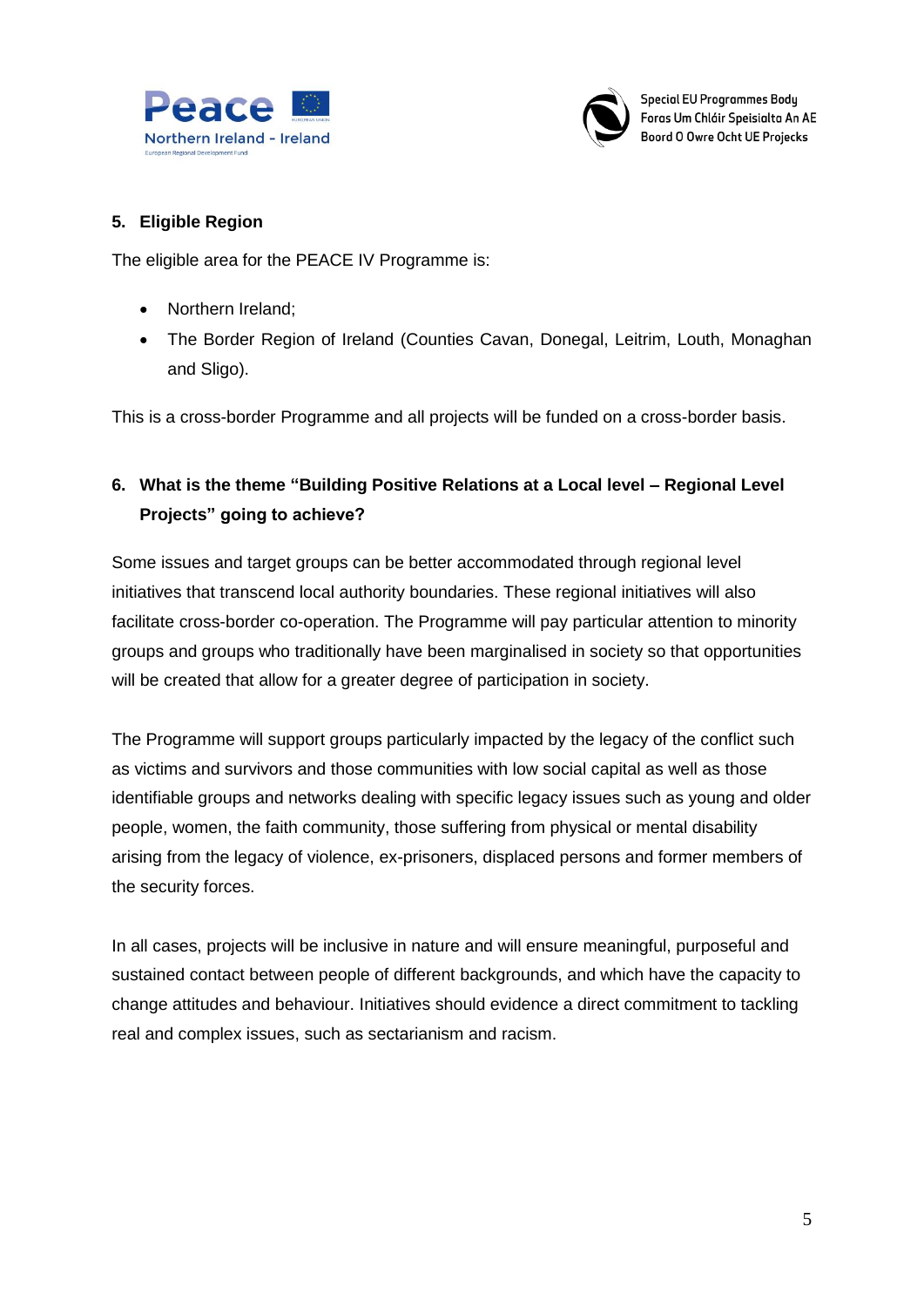



### **7. Anticipated Actions**

It is anticipated that the Programme will fund the following types of actions under this specific objective:

- Projects to reinforce progress towards a peaceful and stable society through the promotion of reconciliation amongst all communities;
- Projects which build, improve and sustain relationships between communities by addressing issues of trust, prejudice and intolerance.

The regional projects will support actions to facilitate involvement from people from diverse backgrounds; in particular, cross-border activity will be supported and facilitated.

### **8. Budget and co-financing rate**

A total value of €16.4m (ERDF: €13.9 million) is available under this call.

The level of grant aid may also be adjusted to take due account of state aid and/or anticipated future revenue streams. Please consult the Programme rules for further details.

Grants and payments may take any of the following forms:

- (a) Reimbursement of eligible costs actually incurred and paid;
- (b) Standard scales of unit costs;
- (c) Flat-rate financing, available for overhead costs or salary costs.

The above options may be combined only where each option covers different categories of costs or where they are used for different projects forming a part of an operation or for successive phases of an operation.

For planning purposes applicants are to use an exchange rate of £1 =  $\epsilon$ 1.31.

A successful project, where there are cross-border partners, will be issued with a Letter of Offer in Euro. A successful project that has Northern Ireland partner(s) only, may request a Letter of Offer in Sterling.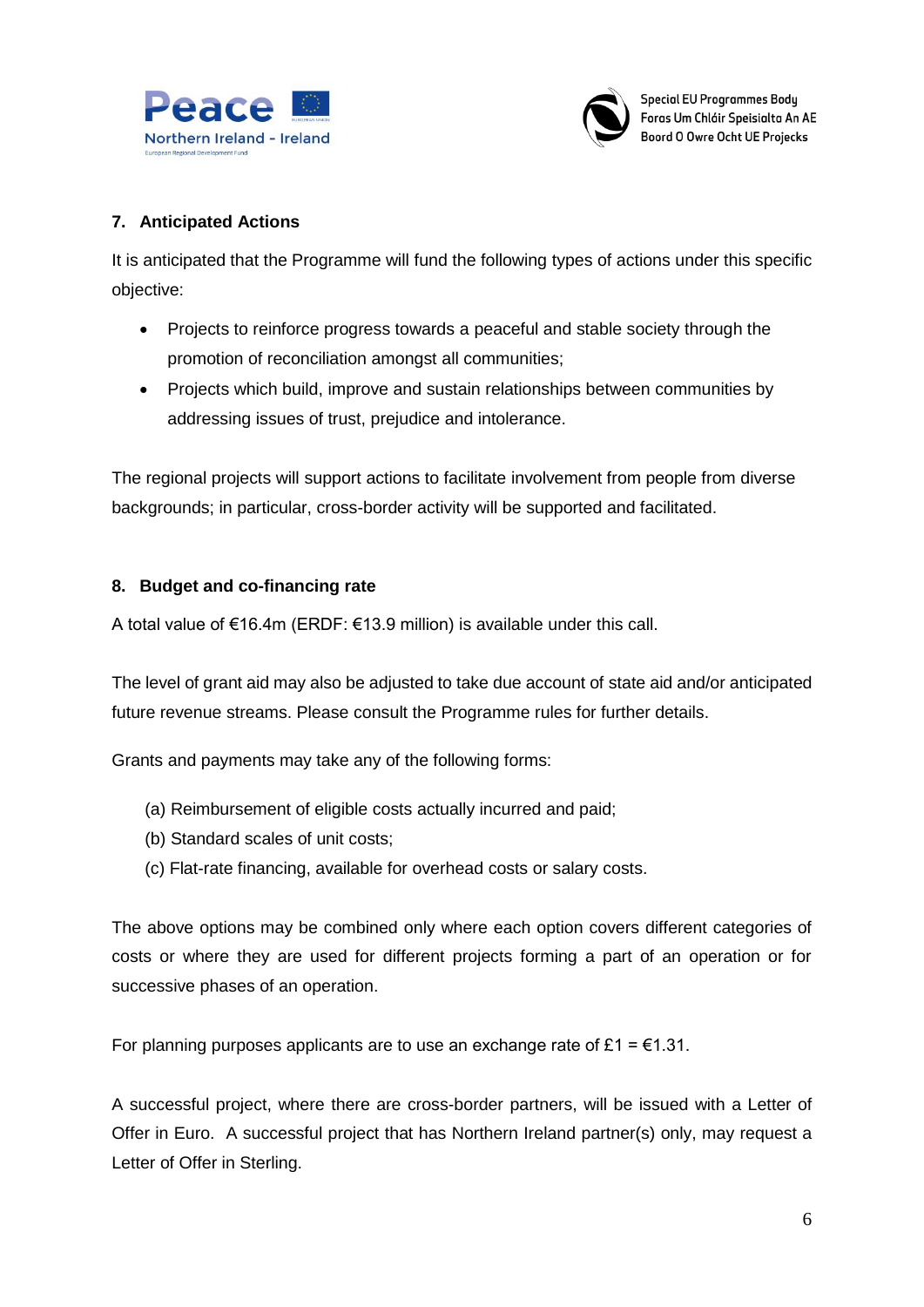



**Special EU Programmes Body** Foras Um Chláir Speisialta An AE Boord O Owre Ocht UE Projecks

### **8.1 Simplified Cost Options (SCO)**

In order to simplify the administration of grant aid, the SEUPB would propose to use simplified costs options for the administration of this theme. Simplified costs will be established at Stage 2 of the application process in consultation with the successful applicant and in accordance with the European Commission's guidance. It is envisaged that the relevant simplified cost options will include both flat rates and unit costs, as outlined in the Programme Rules.

### **8.2 Flat Rate**

Office and administration costs (overheads) will be funded at a flat rate of 15% of direct salary costs. No justification is required.

### **8.3 Unit Costs**

The use of unit costs, where applicable, is desirable in this area of the programme and, accordingly, applicants are encouraged to present unit costs. Where applicants take this opportunity, unit costs are to be presented and evidenced in accordance with the European Commission's guidance for the preparation on unit costs.

Unit costs must be:

- Fair based on reality, not excessive or extreme
- Equitable it does not favour some beneficiaries or projects over others
- Verifiable determination of flat rates, standard scales of unit costs or lump sums should be based on documentary evidence which can be verified.

Applicants must document as a minimum:

- The description of the calculation method, including key steps of the calculation
- The sources of data used for the analysis and the calculations, including an assessment of the relevance of the data to the project(s), and an assessment of the quality of the data